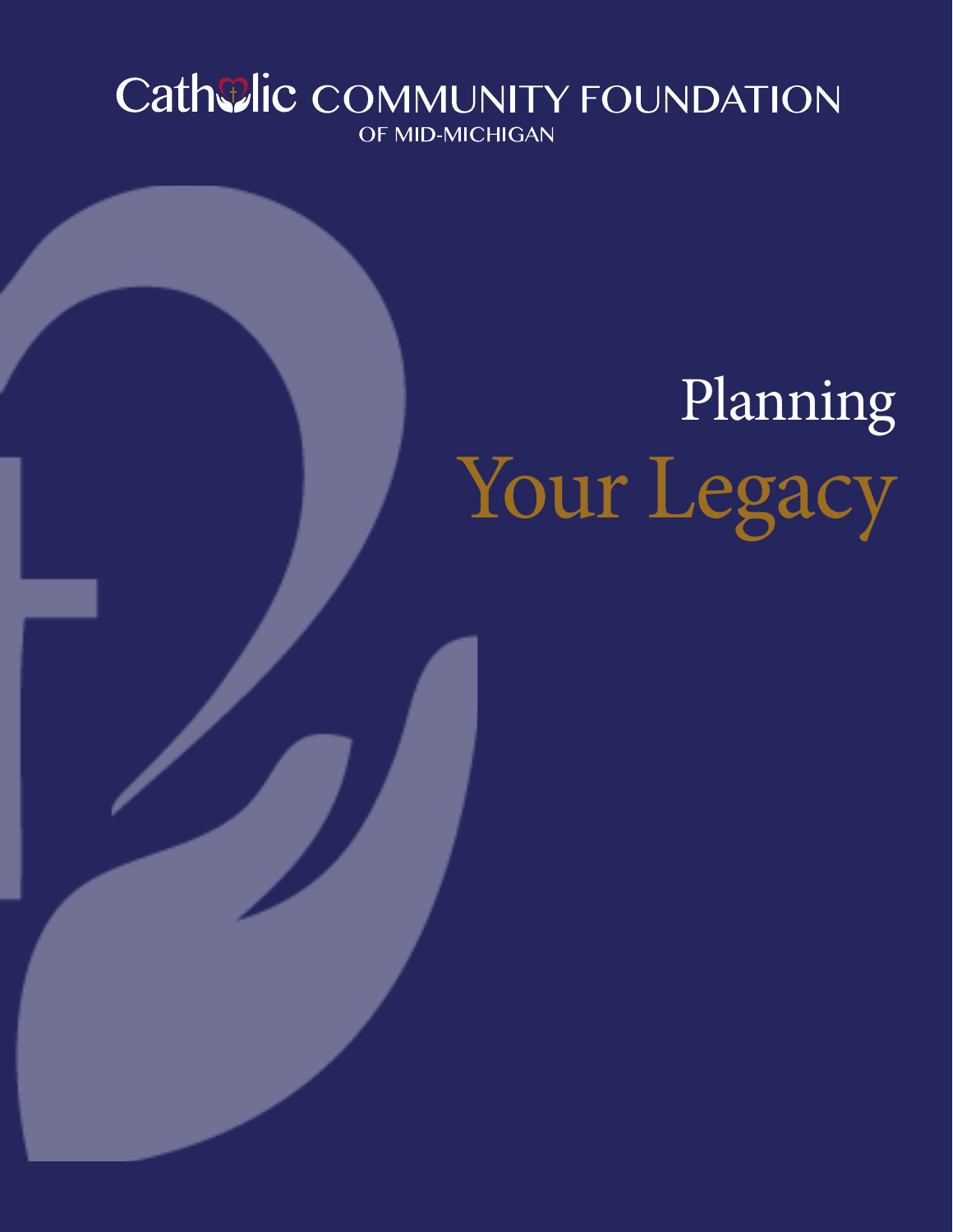# Cath<sup>ol</sup>ic COMMUNITY FOUNDATION OF MID-MICHIGAN

#### **Thank you for your interest in Planning Your Gift with the Catholic Community Foundation of Mid-Michigan!**

Your involvement with and support of your parish, school, and favored Catholic ministries helps to bring the love of Jesus Christ to those in need. Your gifts are helping to save souls and change lives right now; with good planning, your gifts can help to save souls and change lives for generations to come.

In this packet you will find information helpful in planning your legacy giving.

We at the Catholic Community Foundation of Mid-Michigan would be honored to assist you with planning your legacy giving for the benefit of your parish, school, or favored Catholic ministries. We will work with you to assure that your intentions are fulfilled at the time your gift is received and into the future.

#### *"Do not store up for yourselves treasures on earth, where moth and decay destroy, and thieves break in and steal. But store up treasures in heaven. For where your treasure is, there also will you heart be."*

These words of Jesus Christ, from Matthew 6:19-21, direct us to the promise of our own salvation. Let's walk this path together, to store up for ourselves and others a treasure in our heavenly home.

Please see the enclosed materials and call us at 989.303.9200 for assistance.

Sincerely,

Dristin Smith

Kristin Smith Executive Director

Marculf workler

Dr. Michael Wolohan President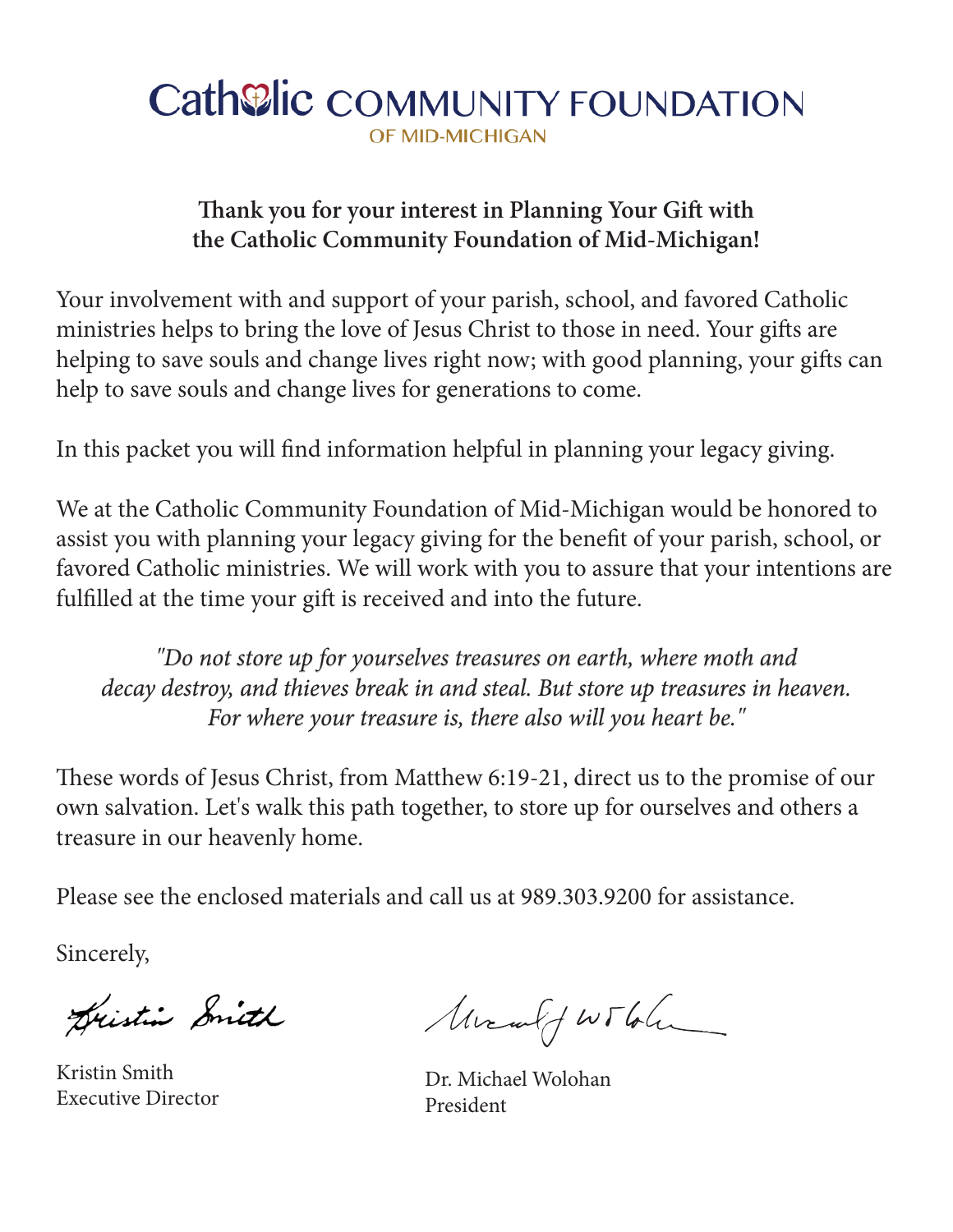# **MISSION STATEMENT**

# **We encourage faithful giving that is responsibly managed and reflective of the teachings of Jesus Christ.**

*"I am the true vine, and my Father is the vine grower. He takes away every branch in me that does not bear fruit, and everyone that does he prunes so that it bears more fruit. You are already pruned because of the word that I spoke to you. Remain in me, as I remain in you. Just as a branch cannot bear fruit on its own unless it remains on the vine, so neither can you unless you remain in me. Whoever remains in me and I in him will bear much fruit, because without me you can do nothing."*

*John 15:1-5*

# **VISION STATEMENT**

**Joyous giving in Jesus Forever supporting the needs of God's people.**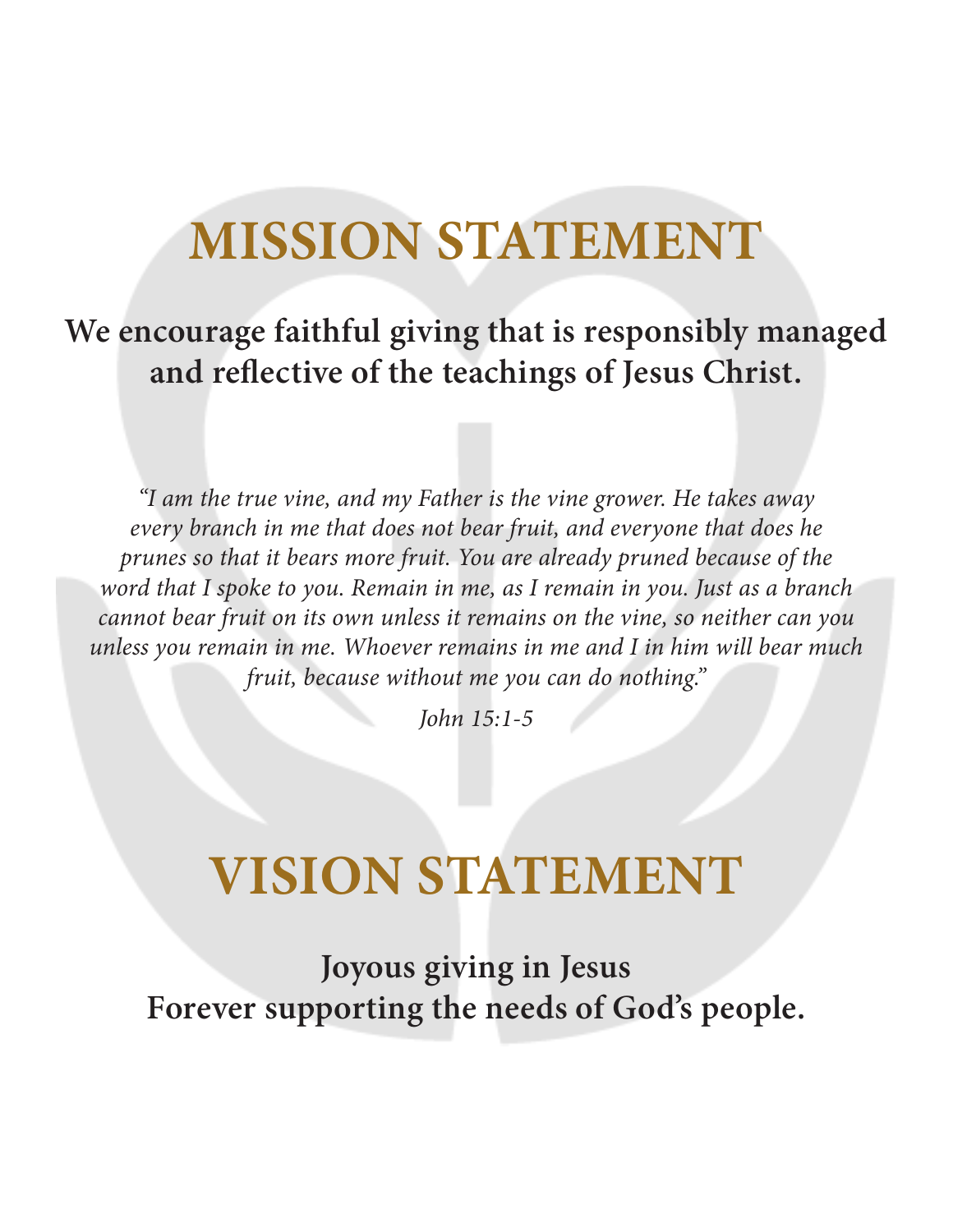### **SUSTAINING AND GROWING**

#### *our Catholic Community*

#### **ENDOWMENT BUILDING**

**Gifts for today, tomorrow, and forever, with a permanently endowed gift, your commitment to Catholic causes you care about will be continued beyond your lifetime.**

#### **SOCIALLY RESPONSIBLE INVESTING**

**We balance the need to maximize total financial return over the long term with the need to invest according to our faith. All investments are screened using the socially responsible factors established by the United States Catholic Conference of Bishops.**

#### **DISTINCTIVELY CATHOLIC**

**Give according to your faith. When you are inspired to share your blessings, we are here to help you build a giving plan aligned with your Catholic values.**

## **SIX EASY STEPS**



**Contact us**

**We create a plan together**

**You approve and a fund agreement is signed**

**Make an establishing gift**

**NCIP manages and grows the fund**

**Grants made annually, in perpetuity**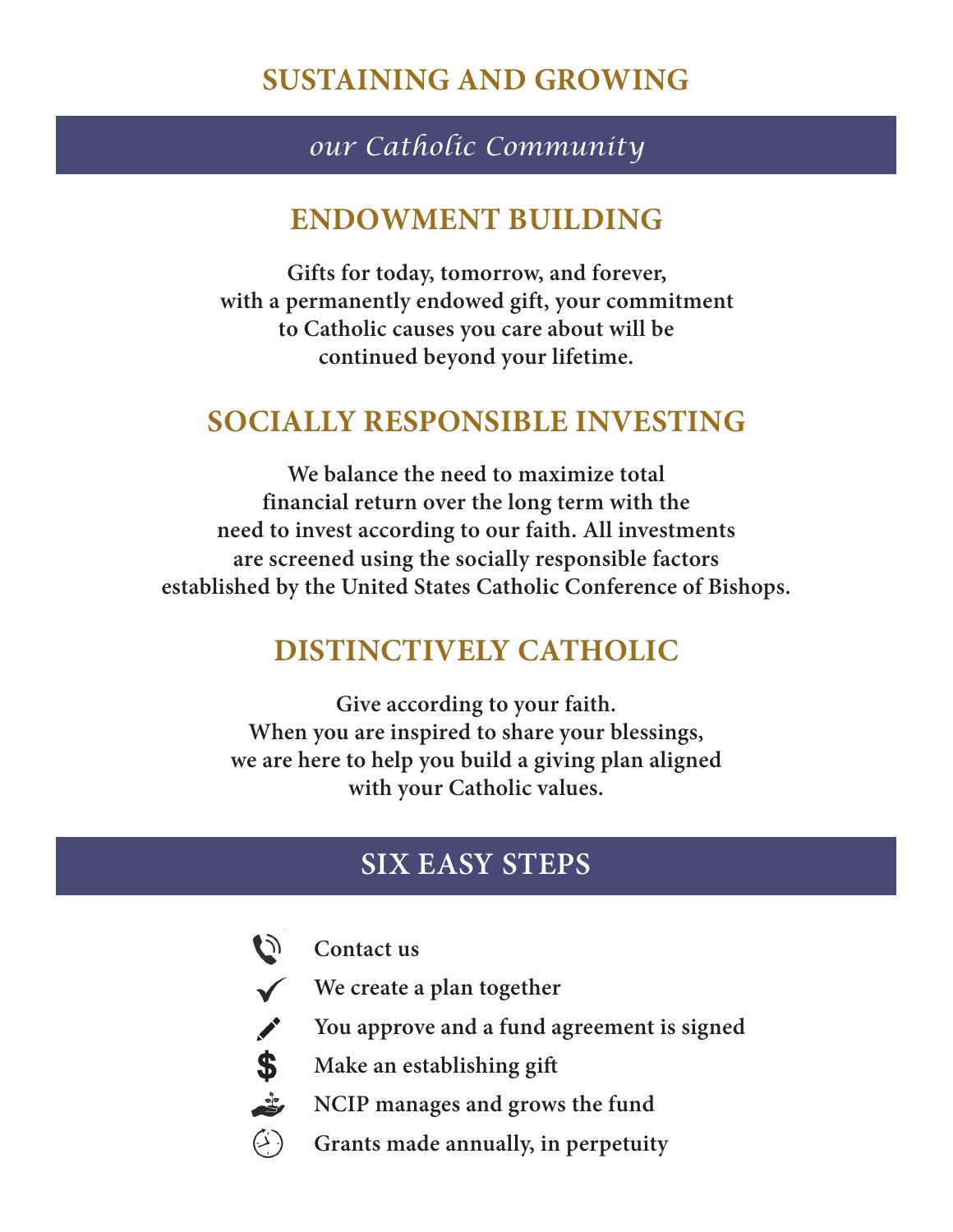

# Leave Your Legacy

#### **What is a Legacy Gift?**

A **Legacy Gift** is made to an organization in the context of financial or estate planning. During the process of planning for the disposition of all accumulated assets to loved ones and to your important charities, arrangements for a legacy gift can be included in a written statement as part of your overall intentions. If carried out with discernment, **a Legacy Gift becomes a beautiful expression of your deepest values and stewardship.**

In our end-of-life planning, we consider how best to leave something for our loved ones. We also give to our colleges and universities and to worthy charitable organizations. As Catholics, we can also include our parish, school, or favorite ministry that supported us through many life changes and challenges. **With Legacy Gift Planning through the Catholic Community Foundation of Mid-Michigan (CCFMM), you can plan to remember your favorite Catholic cause(s) and leave a legacy of faith for generations to come.**

Legacy gift planning is arranging your gift to be received in the future or at the death of the donor. Planned giving is easy to do and **there are many current benefits to legacy gift planning, including tax advantages, secured sources of income, and the peace of mind that comes with providing for the people and institutions you care most deeply about.**

LEGACY GIFT PLANNING | The Catholic Community Foundation of Mid-Michigan

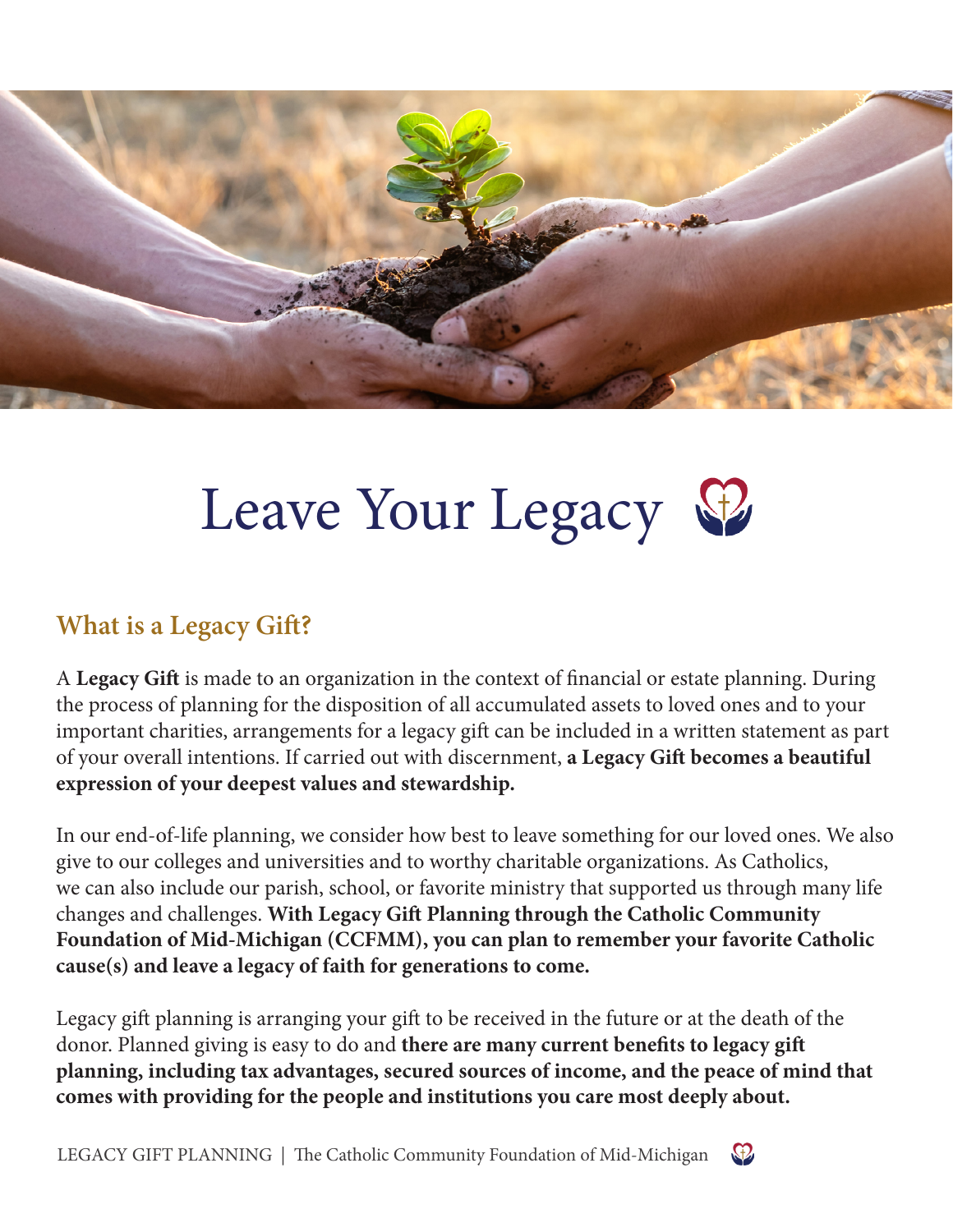#### **Who do we serve?**

The CCFMM assists donors in creating a meaningful impact through legacy gift planning. We work closely with the charitable entities that donors designate as beneficiaries such as parishes, schools, and Catholic ministries in the Diocese of Saginaw. We also endow funds for parishes, schools and Catholic organizations in the Diocese of Saginaw.

#### **Where will the impact be felt?**

The impact of legacy gifts to the CCFMM provides for the long-term needs of parishes and schools in the Diocese of Saginaw, as well as ministries of Catholic organizations throughout the 11-county region in mid-Michigan.

#### **What is the expected rate of return on investments?**

The long term, historical return on funds invested in this manner is 8.5% annually. However, this is not guaranteed as investment returns vary over time.

#### **What portion of the investments will be disbursed annually?**

In 2020, the Board of Trustees authorized a 4% disbursement from endowed funds. The Board of Trustees make this decision annually based on the investment performance.

#### **How are decisions made regarding investments?**

The Board of Trustees adopted a Socially Responsible Investment Policy (SRIP). The National Catholic Investment Pool (NCIP) follows the SRIP of all of its investment decisions. The Investment Committee and the Board of Trustees of the CCFMM oversee investments to verify that all investment goals are met, including benchmarks for money managers.

#### **How is the Board of Trustees selected?**

The Governance Committee of the CCFMM nominates all Trustees. The Board of Trustees vote on those nominations at their March Board Meeting. Trustees can serve up to 2 three-year terms.

#### **How are donors be kept up to date on the progress of their gift?**

The CCFMM publishes an annual report that is available to donors. In addition, donors with named endowments are sent annual statements regarding the donations and disbursements from the endowment.

#### **Are all gifts invested long term or can they be designated for immediate use?**

The major goal of the CCFMM is to hold endowed gifts.

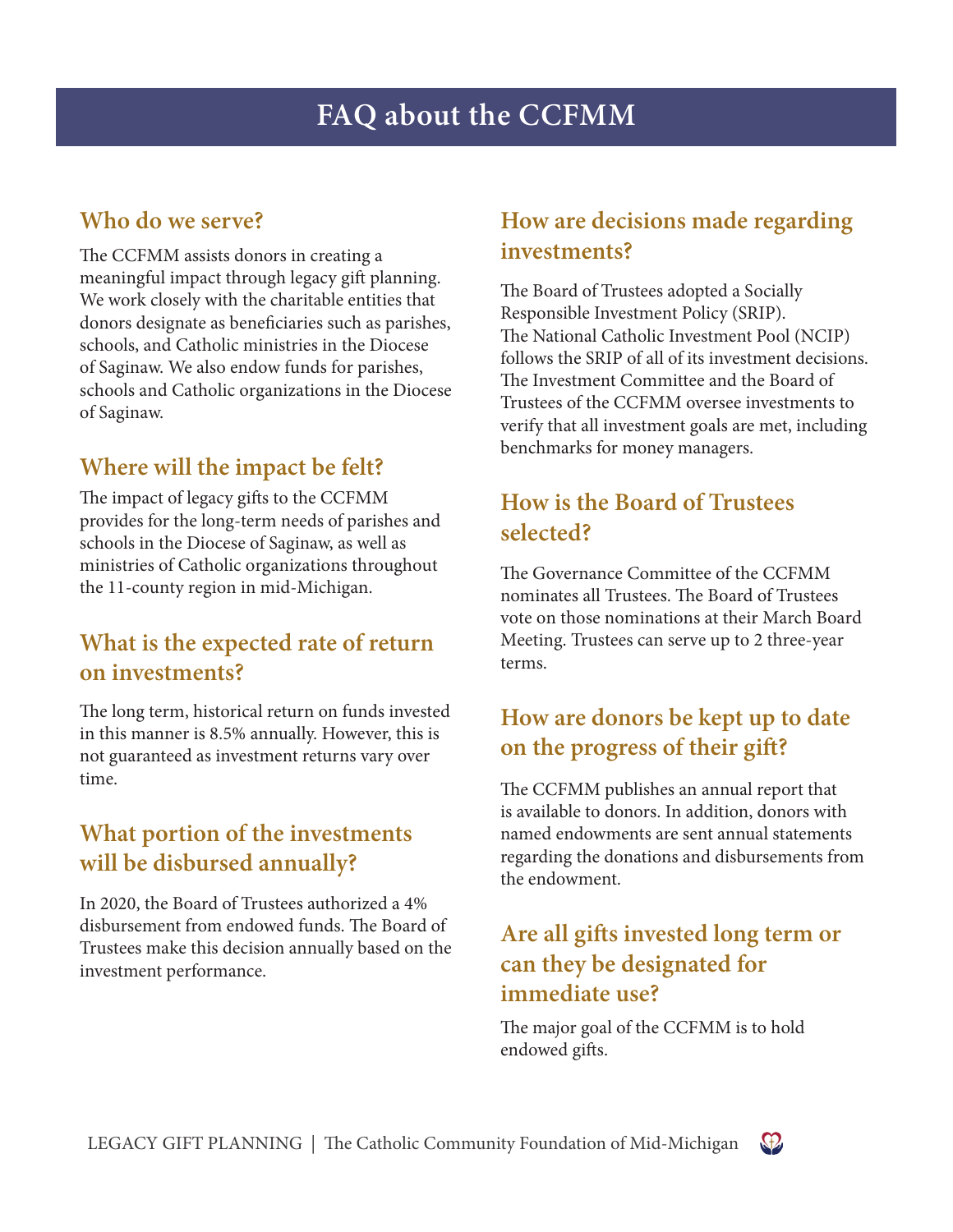# **How can I make a Legacy Gift?**

Legacy gifts take many forms. Below are some of the most common gifts that people choose.

## **Leave a Bequest**

The CCFMM can help you build charitable giving into your estate plans, to help you achieve tax advantages, and to leave an everlasting legacy to your parish, school, or favorite Catholic organization. One way to do this is through a bequest.

#### **What is a Bequest?**

A bequest, the most common form of planned giving, is a gift of assets (money and/or other property) made through your will, living trust, or beneficiary designation. No funds are transmitted or irrevocably transferred to the designated charity until your death. No estate tax is assessed on the charitable bequest.

You can also designate the CCFMM as the beneficiary of a life insurance plan, pension plan, or retirement account, such as an IRA.

#### **Sample Bequest Language**

The following is suggested bequest language your attorney may use in preparation of your will or other documents:

**For general purposes:** "I/we give (specific dollar amount, percentage, or the residual) of my/our estate at death to the Catholic Community Foundation of Mid-Michigan, 5800 Weiss Street, Saginaw, MI 48603 - Tax ID 20-4595721, to be used for the benefit and unrestricted use of (the CCFMM, or your Catholic parish, school, favorite ministry, or agency name).

**For specific purposes:** "I/we give (specific dollar amount, percentage, or the residual) of my/our estate at death to the Catholic Community Foundation of Mid-Michigan, 5800 Weiss Street, Saginaw, MI 48603 - Tax ID 20-4595721, to be (used for the name of specific program or ministry, or to be placed in name of specific fund or endowment).

#### **Directing your Funds**

You can use a charitable bequest to create an endowment fund to support your favorite Catholic parish, school, or ministry, or to add to an existing endowment.

**We would like to assist you with your plans to create an endowment fund to support your favorite Catholic ministry, or to select an existing fund to support.**

**Contact the CCFMM at 989.303.9200 to learn more!** 

This information is not intended as tax, legal, or financial advice. Consult your personal professional advisors for information specific to your situation.

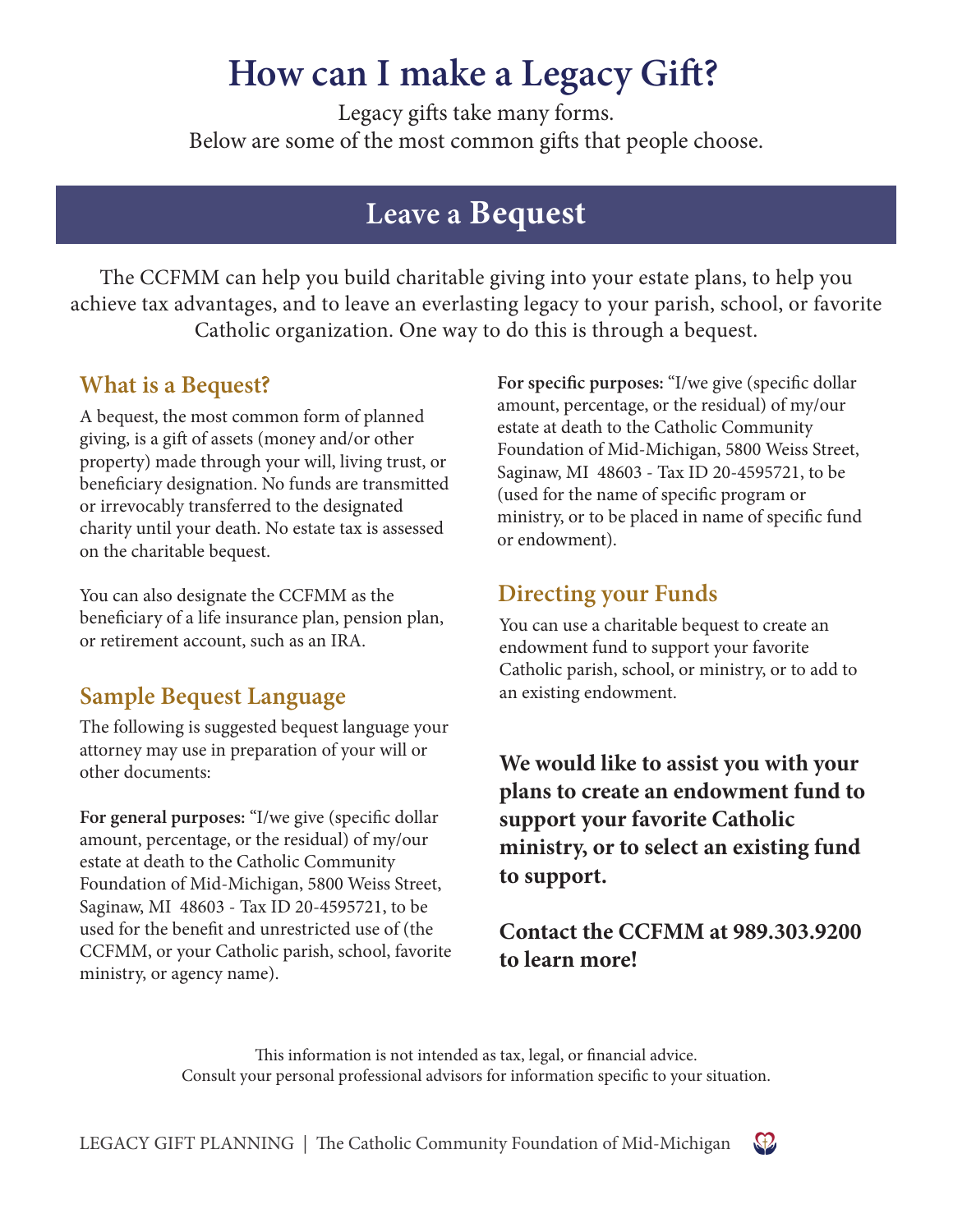# **IRA Charitable Rollover Gifts**

With your IRA charitable rollover gift you can support the work of the CCFMM and enjoy valuable tax benefits by making a Qualified Charitable Distribution (QCD) to the CCFMM. Even better, your gift may count toward your required minimum distribution for the year.

#### **Reduce your Taxable Income!**

If you make a QCD, you will not have to pay federal income tax on the amount of your rollover gift. That's a real tax advantage for a charitably minded IRA owner who does not need the required distribution to live on, and does not want to pay income taxes on required IRA distributions.

#### **Enjoy Charitable Gift Benefits!**

If you no longer itemize your deducations, you can still benefit from the reduction in income and resultant tax savings through an IRA rollover gift.

#### **Requirements and or Limitations**

- 1. Donors must be age 70  $\frac{1}{2}$  or older on the date of the gift.
- 2. Up to \$100,000 may be given annually.
- 3. Only funds in traditional and Roth IRAs are eligible. QCDs are not allowed from inherited IRAs, 401(k)s, 403(b)s, or other qualified retirement plans. However, some people may be able to roll assets from such a plan into a traditional IRA and then make QCD.
- 4. Any IRA owner, including those too young to make QCDs, can designate the CCFMM to receive all or a portion of an IRA at death, thereby avoiding the tax on income.

#### **A Great Source for Major Gifts!**

If you wish to make a larger gift to the CCFMM, you can make that gift from your IRA rather than tapping into your cash accounts this year.

#### **Ready to make a gift from your IRA?**

It's easy, just follow these steps!

1. **Contact** your IRA administrator to request a distribution check payable to:

#### **Catholic Community Foundation of Mid-Michigan**

- 2. **Notify** the CCFMM of your name, address, phone number, email, and gift designated endowment to ensure the proper use of your gift. You may also share that information with your IRA administrator.
- 3. **Send** your check to:

**Catholic Community Foundation of Mid-Michigan 5800 Weiss Street Saginaw, MI 48603**

This information is not intended as tax, legal, or financial advice. Consult your personal professional advisors for information specific to your situation.

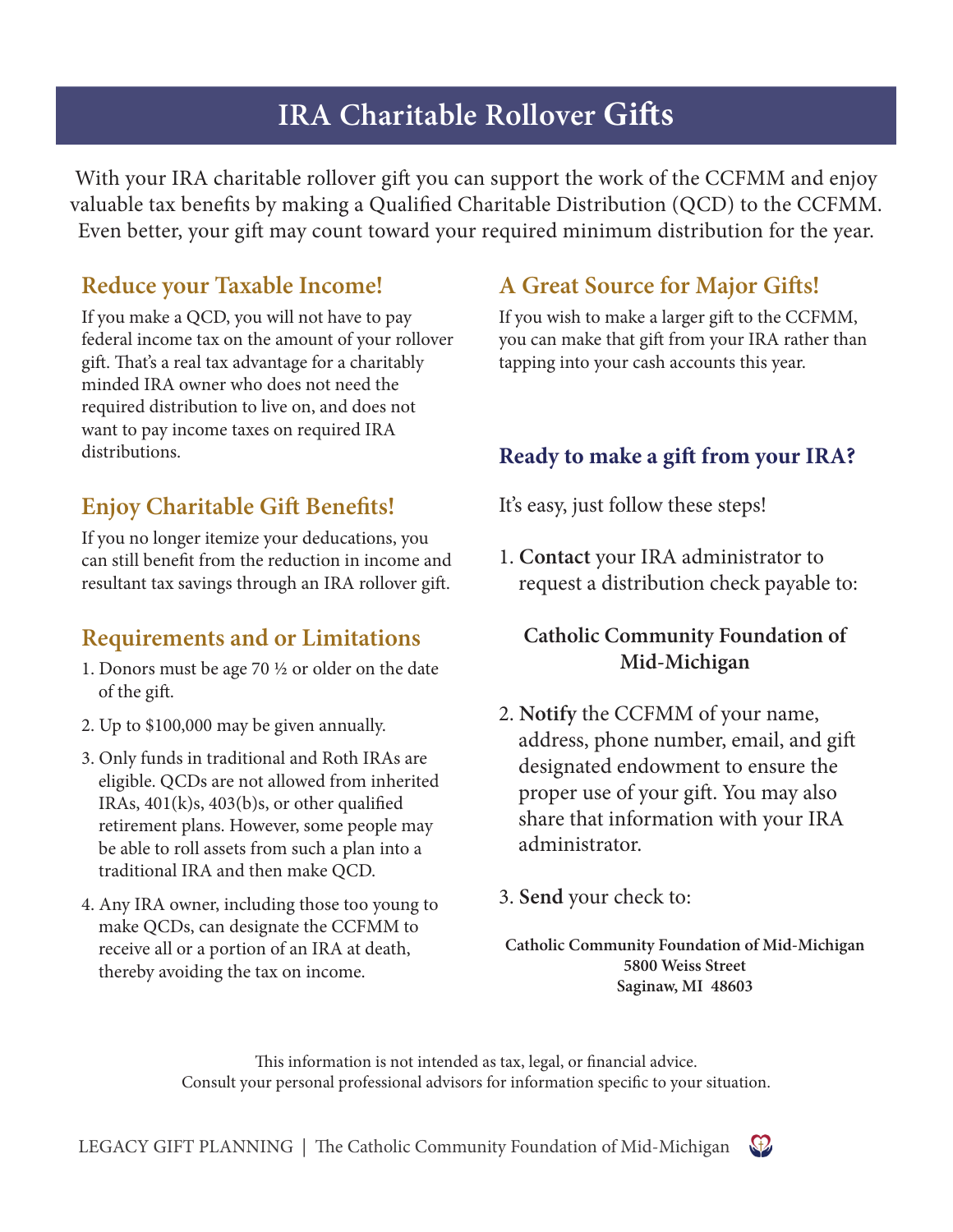## **Stock Transfer Gifts**

With a gift of stock you can support the work of the CCFMM and enjoy valuable tax benefits. Simply transfer stock of appreciated value directly to the CCFMM.

#### **A Great Source for Major Gifts!**

If you wish to make a larger gift to the CCFMM, you can make a tax-wise gift with a transfer of stock rather than tapping into your cash accounts this year.

#### **Avoid Capital Gains Tax!**

If you transfer stock of appreciated value directly to the Catholic Community Foundation of Mid-Michigan, you will not have to pay capital gains tax on the appreciated value of the stock that you may be obligated to pay if you were to sell the stock. That is a real tax advantage for a charitably minded stock owner who wants to avoid paying capital gains taxes.

#### **Ready to Make a Stock Transfer?**

#### **It's easy, just follow these steps!**

**1. Direct** your broker to transfer a gift of stock to the Catholic Community Foundation of Mid-Michigan

**Account Information**

**Name: Catholic Community Foundation of Mid Michigan**

 **DTC Number: 0725** 

 **Account Number: 13603182**

 **Federal Tax ID Number: 20-4595721**

**Receiving Broker:**

 **Raymond James & Associates Attn: Ellen Martz 4215 Fashion Square Blvd Ste 1 Saginaw, MI 48603**

**2. Notify** The Catholic Community Foundation of Mid-Michigan of your stock transfer gift intention:

**Donor Name**

**Address**

**Preferred Phone & Email**

**Name of Security**

**Number of Shares**

**Anticipated Date of Delivery**

**Gift Designation**

This information is not intended as tax, legal, or financial advice. Consult your personal professional advisors for information specific to your situation.